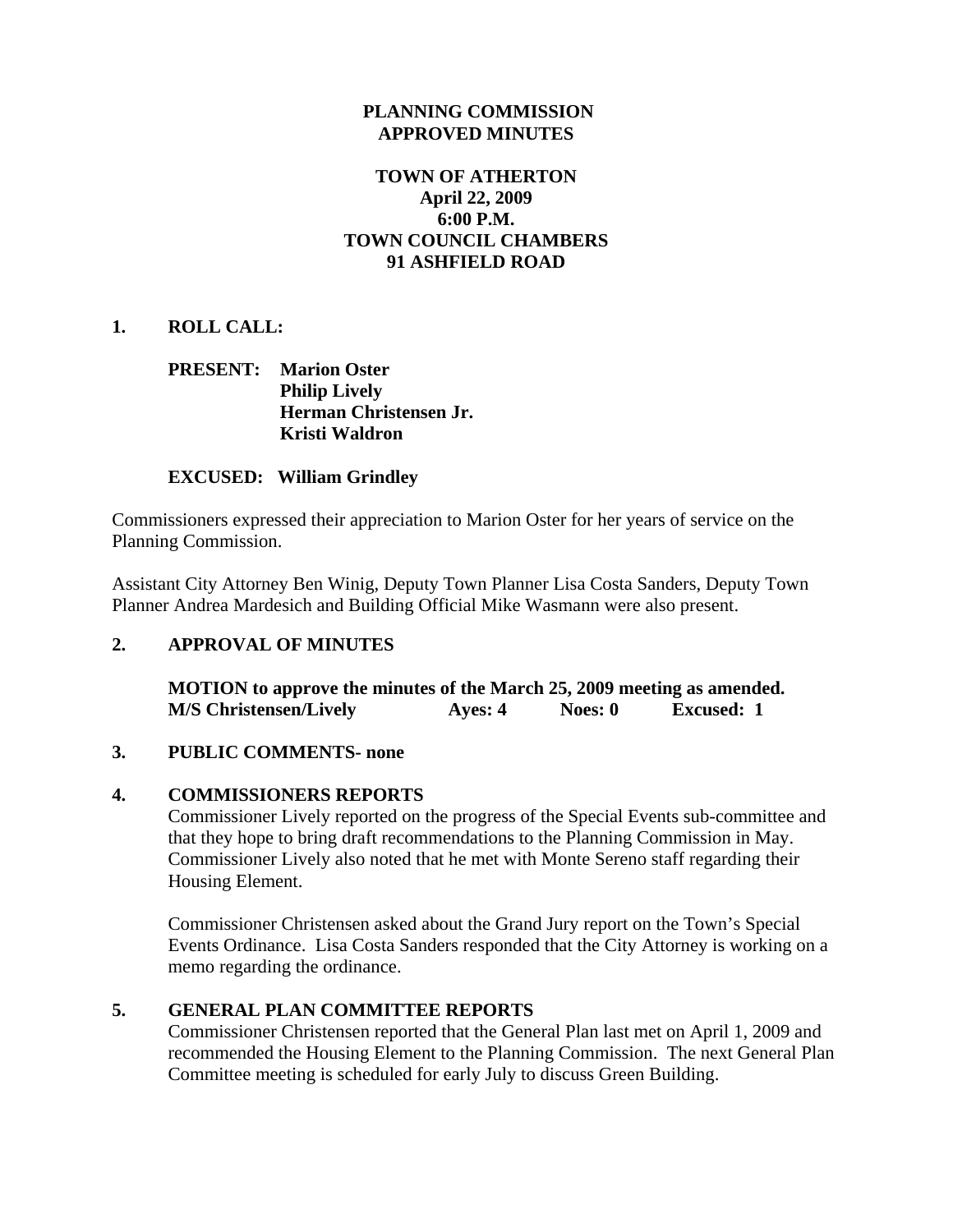April 22, 2009, Approved Planning Commission Minutes Page 2

### **6. STAFF REPORTS**

Deputy Town Planner, Lisa Costa Sanders reported that the City Council approved the request of Menlo School and Menlo College for rezoning.

### **NEW BUSINESS**

**7. Conditional Use Permit- 68 Douglass Way –** Conditional Use Permit to allow a pool to be constructed at the front yard setback in the side yard. Atherton Municipal Code Sections 17.36.080 and 17.52

Assistant Town Planner, Andrea Mardesich presented the staff report and indicated staff support for the request.

Commissioner Christensen questioned the setback measurements of the pool. Ms. Mardesich clarified measurements and indicated that setbacks are traditionally measured from the water line of the pool.

Commissioner Lively asked for clarification on the date of the plans stated on the Conditional Use Permit. Ms. Mardesich indicated that there was no date on the plans and therefore the date referenced is the date the Building Department received the plans prepared by the property owner.

Commissioners Lively, Christensen and Chair Oster indicated that they have visited the site.

### OPEN PUBLIC HEARING

Andrea Luskin, property owner, 68 Douglass Way, stated that the size of the pool equipment will be smaller than indicated on the plans.

### CLOSE PUBLIC HEARING

Commissioner Christensen indicated support for the application as presented.

Commissioner Lively agreed with Commissioner Christensen.

Commissioner Waldron indicated support for the request.

Chair Oster noted that the proposed location is ideal for a swimming pool, it is not visable from the street and therefore there would be no impact to neighbors.

**MOTION to approve the Conditional Use Permit to allow a pool in the side yard at the front setback at 68 Douglass Way based on the following findings and subject to the conditions listed in the Conditional Use Permit:** 

**M/S Lively/Christensen Ayes: 4 Noes: 0 Excused: 1**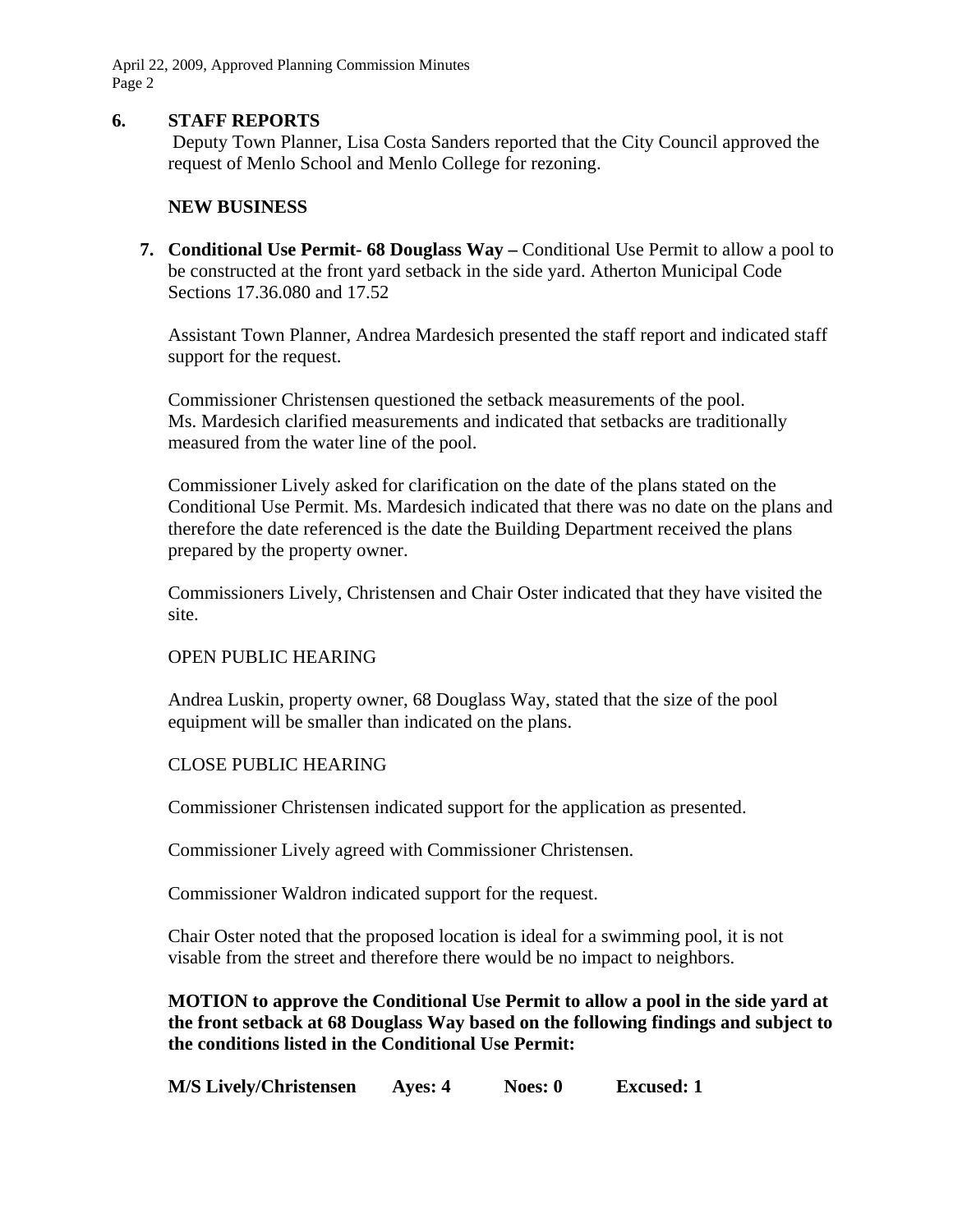# **Finding:**

- 1. The proposed pool at the proposed location will not be detrimental or injurious to person, property or improvements in the vicinity, and will not be detrimental to the public health, peace, safety, comfort, general welfare or convenience.
- 2. The proposed pool will be located and conducted in a manner in accord with the general plan and the purposes of that plan and the zoning code.

Chair Oster advised of the 10-day appeal period.

**8. Conditional Use Permits – 383 Walsh Road –** Conditional Use Permits to allow a basement under an accessory structure and to allow two retaining walls to be constructed closer than 20' apart. Atherton Municipal Code Sections 17.36.195, 17.36.190 and 17.52

Deputy Town Planner, Lisa Costa Sanders present the staff report and indicated staff support for the Conditional Use Permits.

### OPEN PUBLIC HEARING

Eric Blassen, Blasen Landscape Architecture, gave an overview of the proposed site improvements and site walls.

Commissioner Lively questioned if there is another way to access the pool other than the stairs. Mr. Blassen indicated that you can also access the pool from the auto court down the driveway or the ramped pathway. Commissioner Lively stated that when he visited the site on the easterly side of the pool house there are non-native/ non-heritage tree, which are not visible to others, however questioned if they would remain. Mr. Blasen indicated that two olive trees are scheduled to go but everything else stays.

Katherine Schwertner, BAR Architects indicated that the request for the basement under the accessory structure is solely for the purpose to house the pool equipment. She noted that the basement is 7 feet high with no windows and no light wells.

Commission Waldron asked for clarification of the square footage. Ms. Schwertner indicated that the proposed basement is approximately 356 square feet.

Chair Oster noted that there appears to be a trellis on the accessory structure. Ms. Schwertner indicated that there is a proposed trellis but it will be constructed at a later date.

# **MOTION to approve the Conditional Use Permit to allow two retaining walls to be located closer than 20' to one another at 383 Walsh Road based on the following findings and subject to the conditions listed in the Conditional Use Permit:**

**M/S Christensen/Lively Ayes: 4 Noes: 0 Excused: 1**